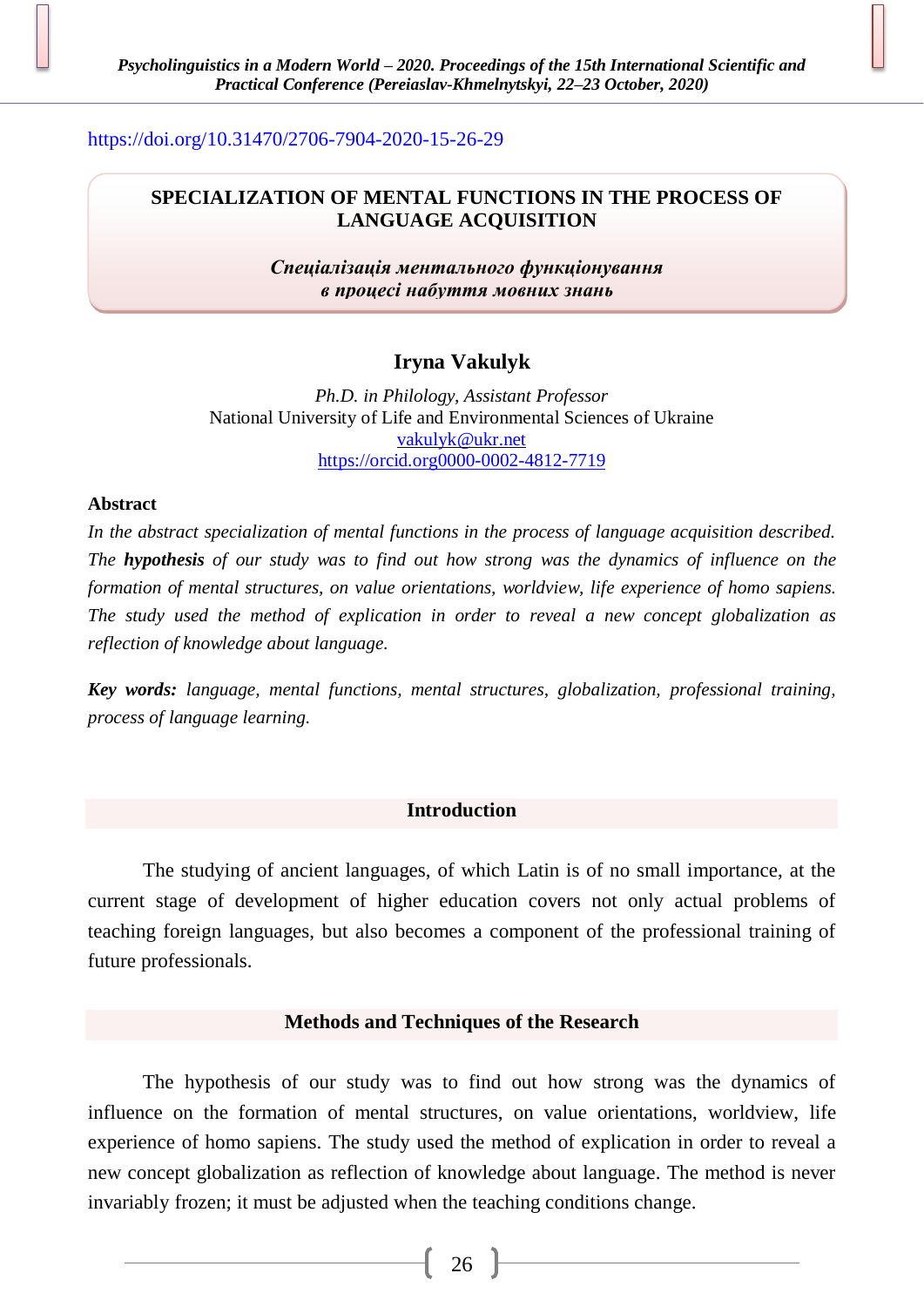### **Results**

According to the American methodologist, professor of the University of Chicago Peter Hagboldt, teaching foreign languages can pursue practical and educational goals, the choice of which depends on objective conditions and on the duration of the course. The method, in his opinion, is a set of techniques aimed at achieving a certain goal within a certain period of time in the presence of certain teaching aids, taking into account the age and general development of students, as well as schools and society. The method is never invariably frozen; it must be adjusted when the teaching conditions change (Кашина, 2006; 21). The main goal of a linguistic teacher in the classroom is to simplify the process of language learning as much as possible. After all, it is the teacher who acts as a predictor, since he must provide for possible error options in solving predetermined tasks, as well as find ways to overcome them. «It is much easier to succeed when each individual task is considered as part of the general task, and not as an independent one ... When a student does not know the ultimate goal of training, ... he resorts to a relatively easy way to satisfy his requirements and verbally memorizes material either from a textbook or ... as explained by the teacher» (Hagboldt, 1963; 56-57).

The realization that the general task is much wider, involuntarily and subconsciously makes students concentrate their efforts on the subject under study (Balalaieva, 2014; Vakulyk, 2013). The psychologist Bergson believed that the main function of the intellect is rubrication. Here are his words: «Intelligence is the ability to find the interconnection of phenomena, the ability to grasp their recurrence, and, if necessary, produce it» (Bergson, 1979: 59).

«To explain something is to see in the new and unforeseen elements of the old and familiar, organized in a new order» (Maslou, 1999: 181). The essence of the language is not in the use of any method of communication, but in the use of fixed ... it means that something tangible – a spoken word, picture, gesture, or whatever – could trigger an idea of something else. When this happens, the tangible can be called a «associations sign» or «symbol», and what the idea is about is «significant» (Panov, 1983: 66). That's, V.A. Zvegintsev calls language a means of mentally dividing the world around us into discrete concepts, as well as an instrument for classifying these concepts. According to F. de Saussure, the word as a linguistic sign is «two-sided psychic essence», which rests on the inextricable connection between the concept and its acoustic image. Wherever a new word came to a person – in oral conversation, from the pages of a book or newspaper – in all cases it will be stored in memory in the form of a sound image. This image at any time can be imagined mentally (through the so-called «internal speech») or reproduced aloud. And invariably at the same moment an abstract concept pops up in memory that corresponds to a given acoustic image (Panov, 1983: 68-69).

27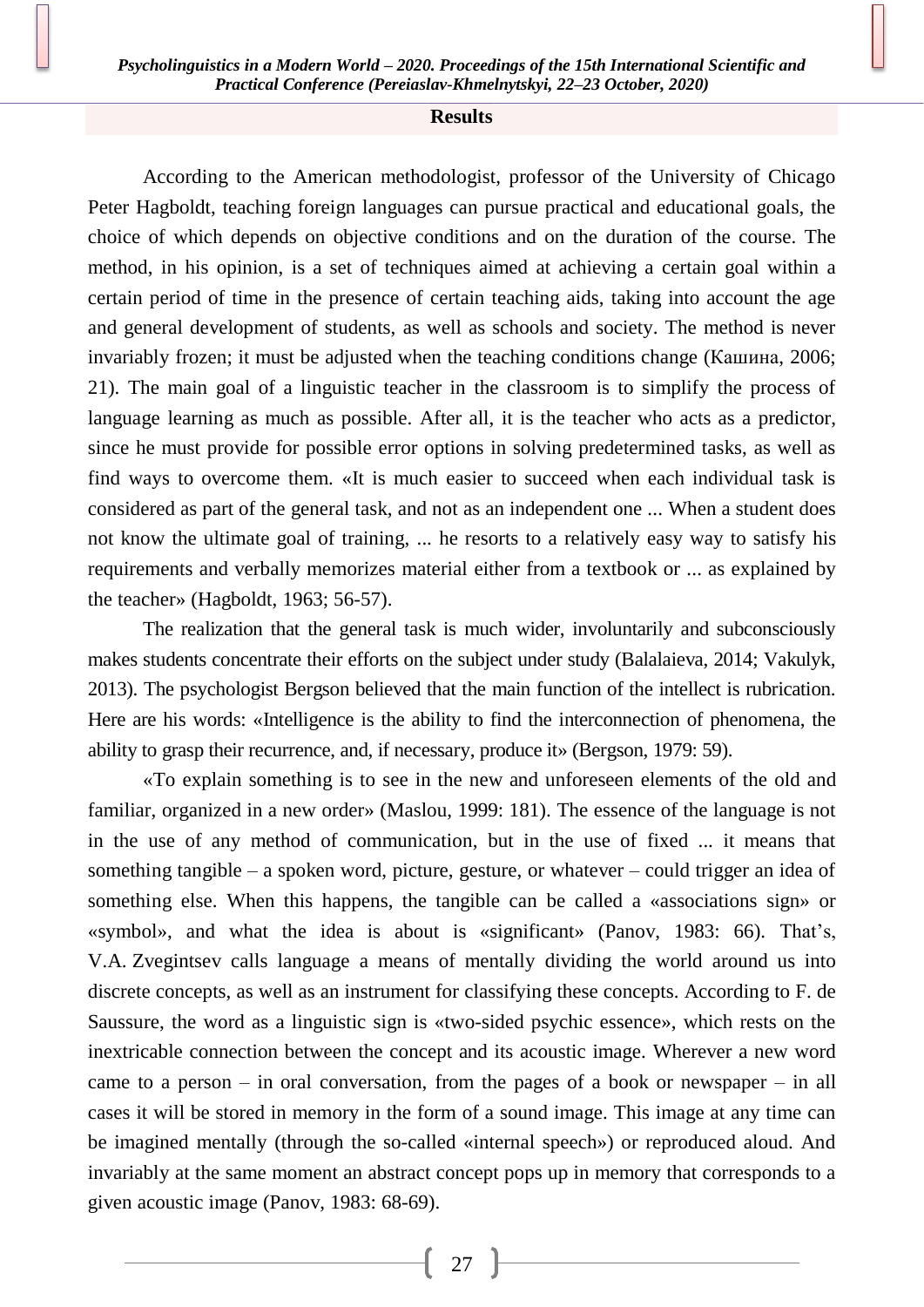### *Psycholinguistics in a Modern World – 2020. Proceedings of the 15th International Scientific and Practical Conference (Pereiaslav-Khmelnytskyi, 22–23 October, 2020)*

The natural language of a person carries out semiotic modeling and thereby serves as a universal semiotic matrix on which to build a virtually unlimited number of a wide variety of familiar or informational systems (Panov, 1983: 88). The specialization of mental functions in the process of development history is accompanied by a complication of the «anatomy» of the psychophysical activity of a living creature: activity is divided into actions, and actions into operations (A.N. Leontiev). Therefore, each level of the mental has its own qualitatively different content, determined not by simply summing up the information of the lower floors, but by the type of tasks to be performed to ensure the practical life of the body (Zhol, 1990: 54).

Acquiring receptive language skills is incomparably easier than acquiring reproductive language skills. We can learn to read yet not knowing how to express our thoughts (Hagboldt, 1963: 39). Thus, it can be argued that there is an interdependence of various types of speech activity – listening, reading aloud, reading to oneself, speaking, writing. Consequently, there is a merger of certain types of speech activity into a single whole.

To understand a foreign language ... knowledge of its phonetics and vocabulary is completely insufficient. Without knowledge of grammar, we can only approximately understand the most simple phrases. For the deaf-mute, the sound language in which the people of his homeland communicate speaks in the same capacity as ... a language for a Frenchman or an Englishman. And if the translation of lexical concepts from the spoken language into the language of the deaf-mute should cause noticeable difficulties, then these difficulties grow immeasurably when we encounter the problem of gesture expression of grammatical categories (gender, case, time, etc.) (Panov, 1983: 94).

Hearing does not include operations that would not go into speaking; but speaking includes all the operations involved in listening, plus the logical operations of viewing the future and choosing. The logistics of speaking is somewhat reminiscent of an amateur game of chess, where it is allowed to «take moves back» and where you can often not see the situation on the chessboard (not even notice that the king has been declared a check!) (Hokkett, 1965: 165).

All languages have methods of limiting regression, methods of preserving depth, as well as methods that make it possible to circumvent the limitation of the amount of memory in order to preserve expressive power (Ingve, 1965: 138). Psychologists have measured what is called the amount of immediate memory. We are able to remember at a glance and correctly reproduce approximately seven decimal digits taken at random, about seven unrelated words, about seven names. This has long been studied at Harvard University by J. Miller (Ingve, 1965: 127).

The largest number of units that can be perceived, remembered and recreated by an ordinary person after the first presentation is approximately  $7 \pm 2$ . Thus, the Miller magic